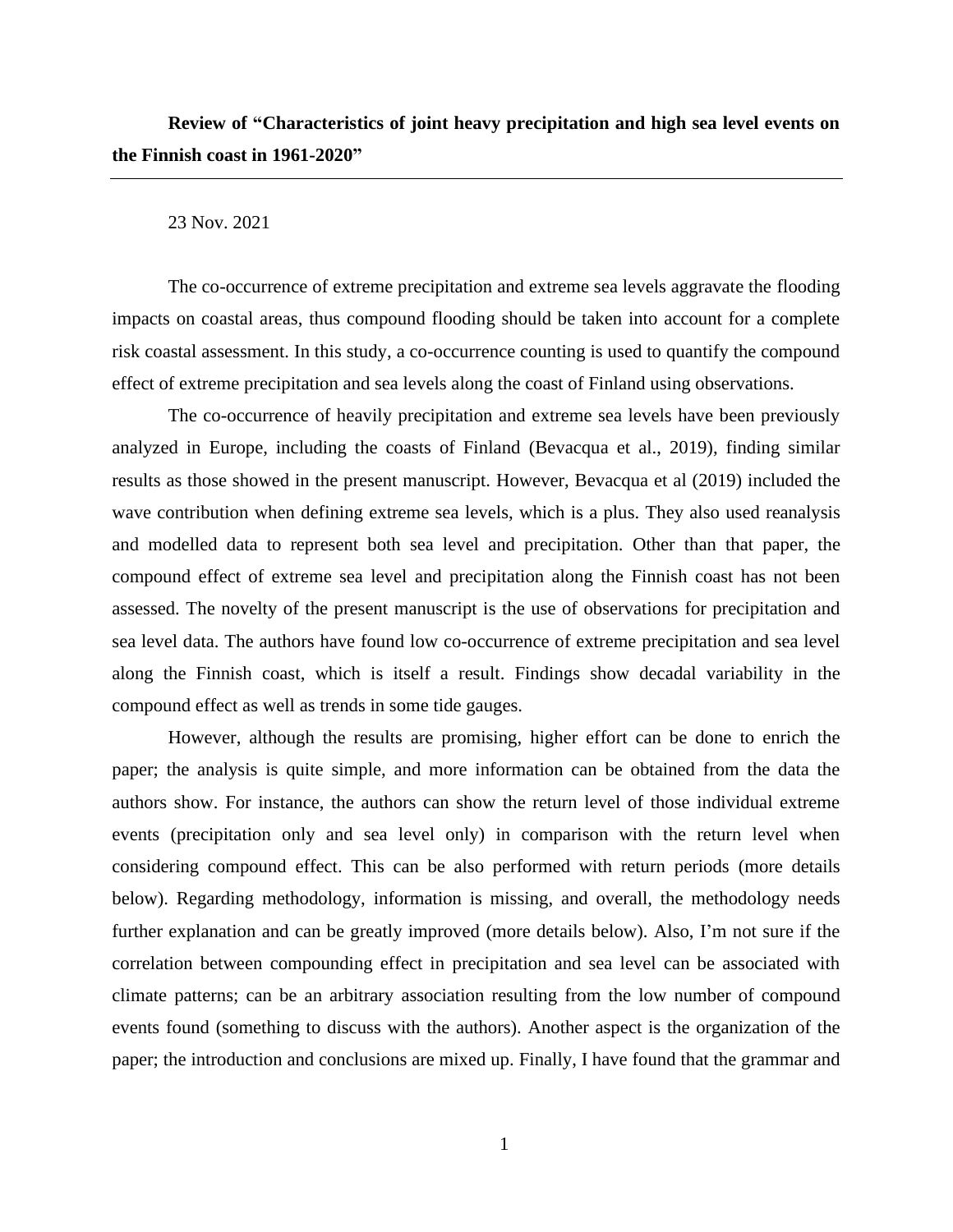language must be revised and notably improved before publishing. Therefore, I think the manuscript is not ready for publication; major revision.

## **Suggested additions:**

The co-occurrence of extreme events as counting of simultaneous threshold exceedance is one way of measuring compound effect. Other way that has been extensively used in the literature is the use of compound probability. Although this method is slightly more complicated to implement, it allows to answer some questions such as "what is the return level (or period) of an individual extreme event and how does it change when accounting for compound effect?" In addition, the results can be more easily comparable with previous works that have analyzed the joint return period of precipitation and extreme sea levels in the area (despite differences in the data used). A similar procedure can be found in Bevacqua et al (2019). Another way of enriching the paper would be performing a correlation analysis and significance testing, so the results are more robust. A similar method is used in Hendry et al (2019).

I truly believe that by implementing this type of analyzes, the authors can greatly improve the paper by enriching it with important information not only for the scientific community but also for stakeholders.

## **Methods**

- When the authors define extreme sea levels and precipitation events (events above .95 or .98 thresholds), do they account for independency between them? If not, an overestimation of the co-occurrence of events could happen; two consecutive extreme sea levels and two consecutive extreme precipitation events driven by the same weather system should be counted as only one compound event.
- In the manuscript, the authors define co-occurrence as the threshold exceedances occurring simultaneously. They don't define what "simultaneously" mean (is it in the same day? In a 3-day time window?) Since the data is daily resolution, I'm assuming they calculate co-occurrence as the sea level and precipitation exceedances happening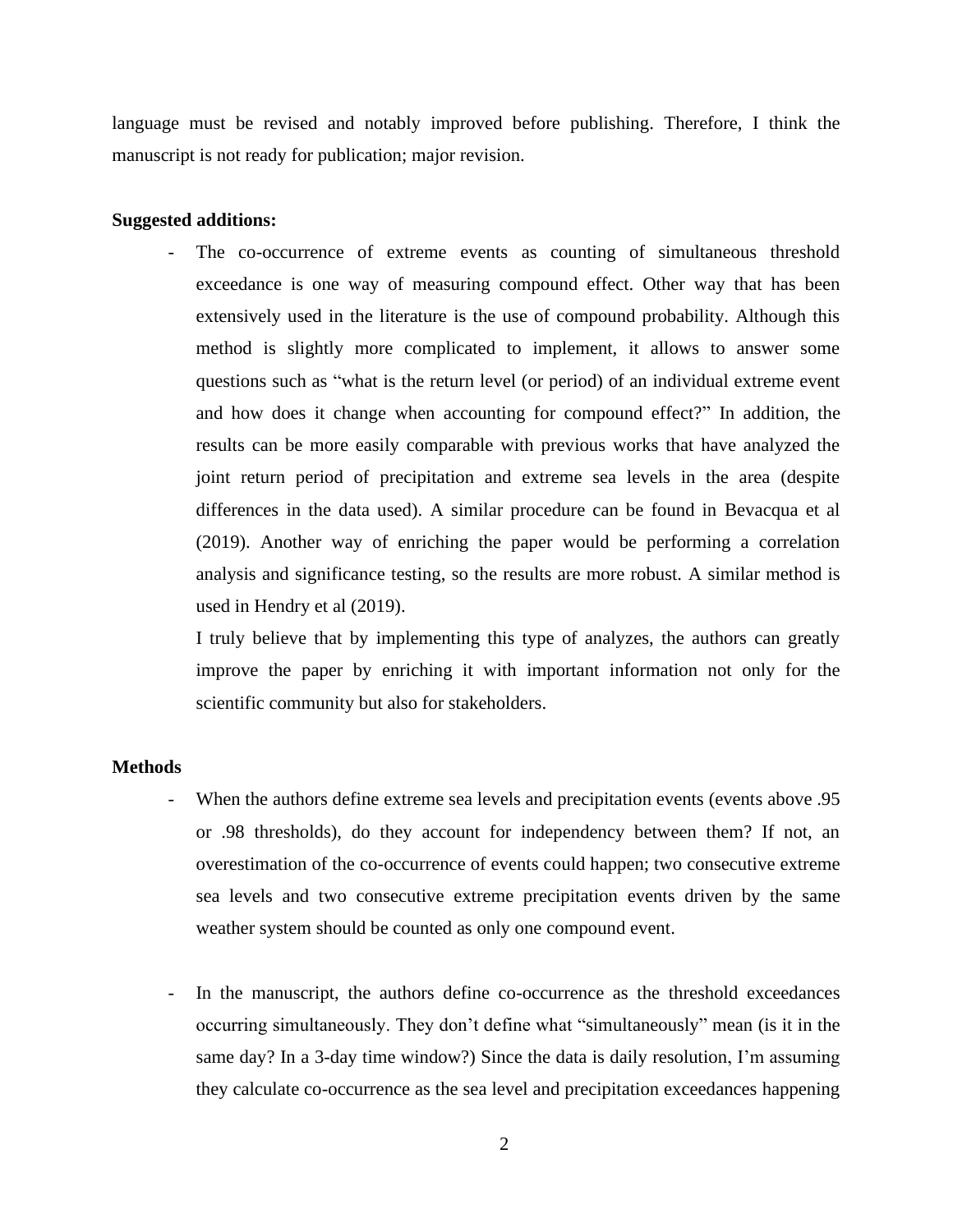in the same day. The authors may consider expanding this overlapping period to, for instance,  $\pm 1$  or  $\pm 3$  days (3 days was used in Bevaqcua et al., 2019). This will allow the authors to account for a weather system that caused precipitation one day and extreme sea levels the day after, for example. Also, it will allow to increase the sample size of extreme events co-occurrences, probably.

- Since the compound effect of precipitation and sea level has been assessed through a counting method, the authors couldn't assess the significance of the co-occurrence. I suggest to calculate the Kendall's rank correlation, which captures non-linear relationships, as performed in previous works (Hendy et al., 2019).
- Did the authors tested other time periods for the accumulated precipitation?

## **Minor comments:**

- Line 4: in line 4 the authors define "compound events" but they already used this concept word in the line before. I would define it before using it.
- Lines 3 to 5 sound redundant.
- Line 23: It doesn't have to be anomalous to be a compound event.
- Lines 59 to 60: Why are the probabilities of coastal floods increasing? Is that the result of surges, waves, mean sea level rise, or a combination of all of them?
- Line 87: What kind of data is included in the reanalysis data?
- Line 91: "*In total there are 14 tide gauges on the Finnish coast, but only nine of them were used in this study*", why is that?
- Line 95*:* I would recall here that this is the highest value over 12 hours.
- Line 98: previous works have recommended not to use a linear trend to detrend sea level time series (Arns et al., 2013).
- Line 110: Why do you use another precipitation dataset near the borders? Also, I would indicate that FMIClimGrid are observations at the beginning of the paragraph.
- Line 111: *"but the number of stations has decreased towards the 21th century due to the automation of the measurement protocol",* this needs more explanation.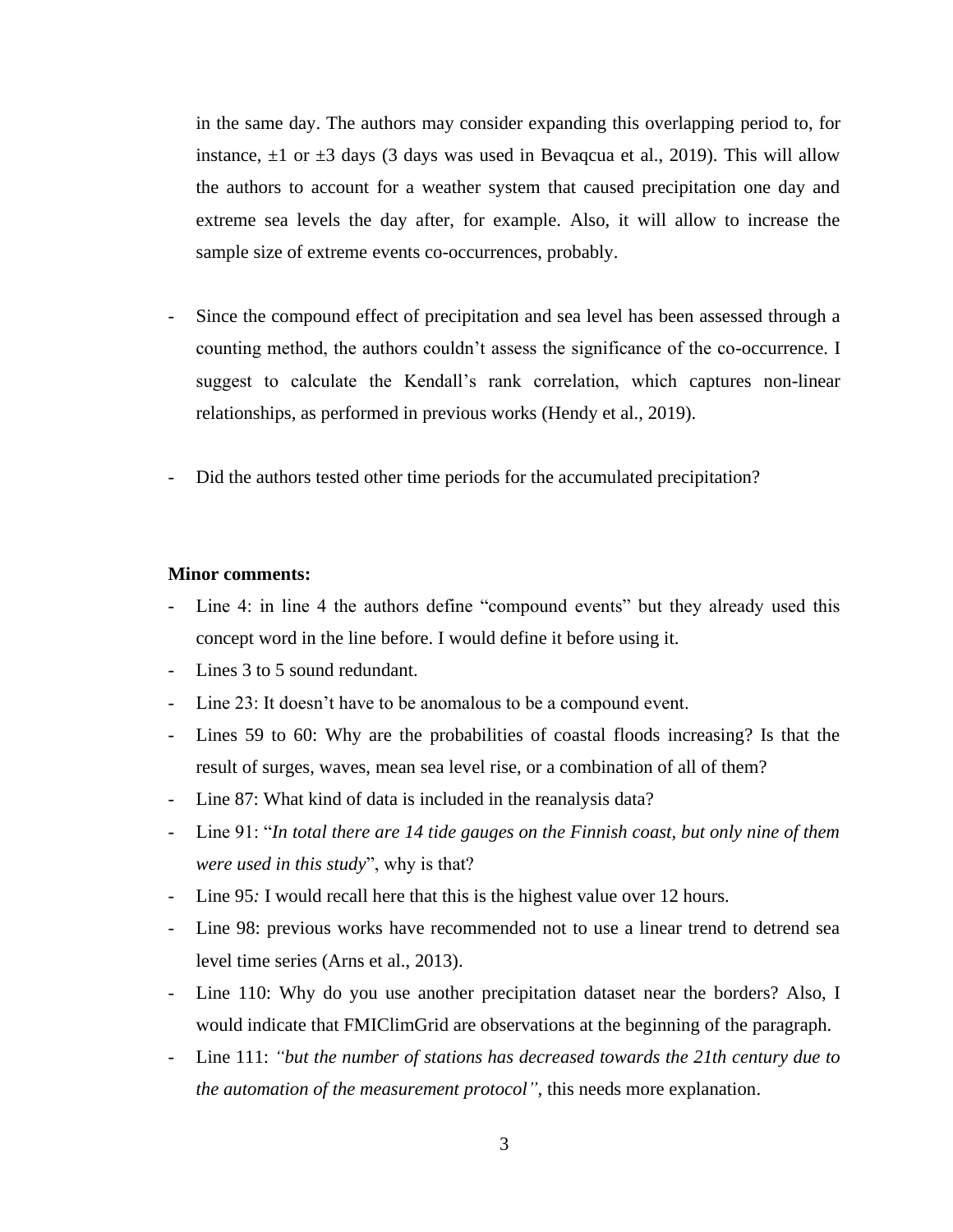- Line 159: Do you consider a time window between threshold exceedances to assure independency?
- Line 167: How many of those compound events have happen in the same year? That could be relevant when calculating the correlation with climate indices.
- Line 166: *"When calculating the numerical values corresponding to the percentiles of precipitation, also days with no precipitation were taken into account"*, Why?
- Line 167: if HL represents events over a higher threshold, all the events included in HL should be also included in EL. Then, how is it that there are more events in HL than in EL?
- Line 170: The authors may want to allow a time window between extreme precipitation and extreme sea level to consider co-occurrence, taking into account the lag in the storm. This is, the same storm can cause an extreme precipitation one day, and extreme water level the day after. This probably will increase the number of cooccurrences.
- Line 185: have the authors calculated the trends on the extreme events alone or over the co-occurrences?
- Line 221: highest sea level variability doesn't imply higher sea level values.
- Line 275: Have the authors tested if the composite maps for compound events are statistically different from the composite maps of non-compound events? The composite maps of total column of water and 10-metre wind speed for sea level only and for compound look very similar. The fact that the number of observations is notably smaller in the compound composite map  $(N= 27)$  in comparison with sea level only (N= 221), could lead into differences between the composite maps. Thus, the differences showed in Figure 6 and Figure 7 between the compound and sea level only maps can be derived from the number of observations rather than from physical process.
- Line 320: One can argue that, with only 44 to 66 compound events (EL), and knowing a weak dependence between precipitation and extreme sea level in the region, the correlation between compound events and circulation patterns is arbitrary. Also, despite being statistically significant the correlation coefficients are generally small (Figure 8).